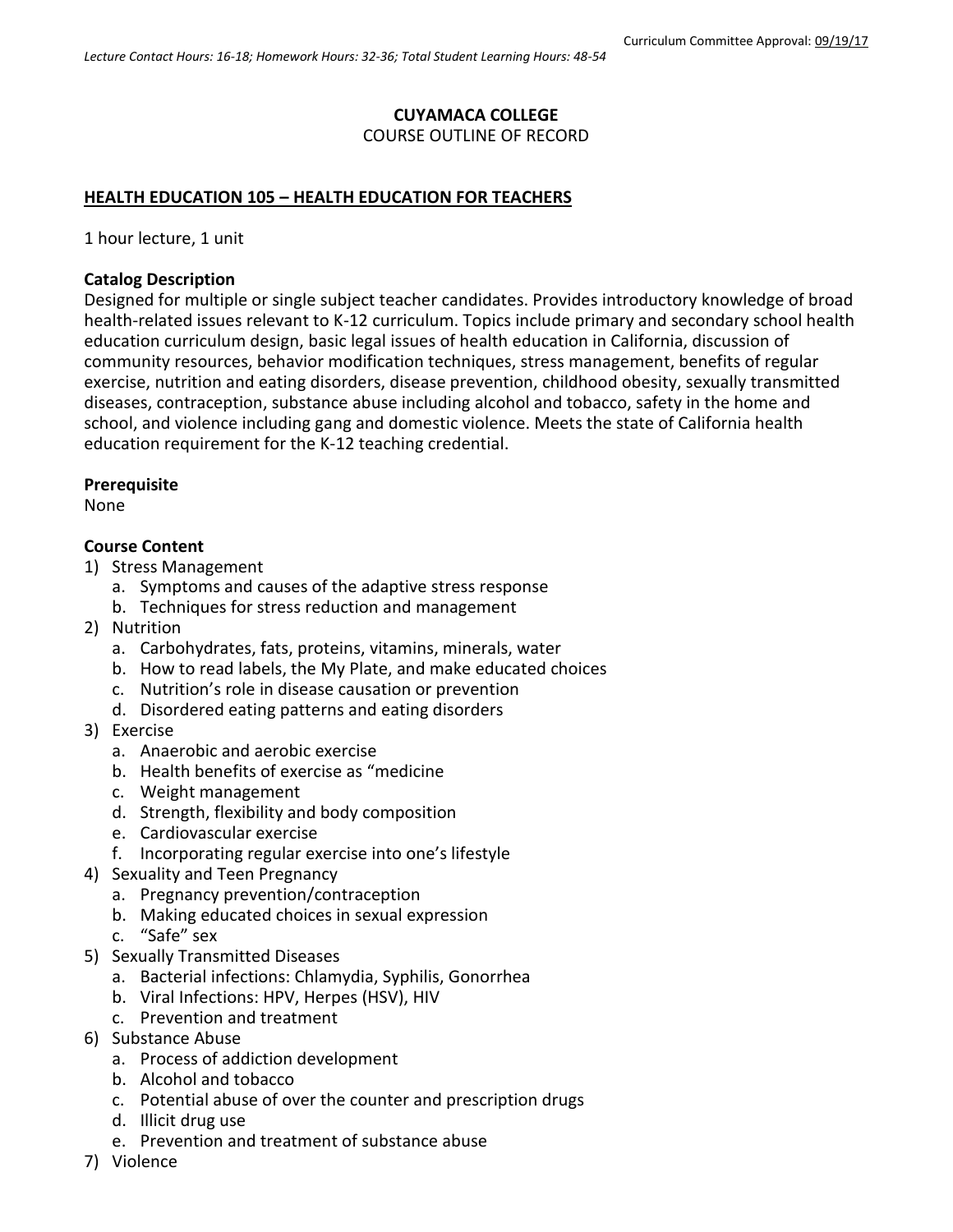- a. Gang issues
- b. Rape/sexual assault including acquaintance/date abuse
- c. Domestic violence
- 8) School Safety
	- a. Recognizing and reporting suspicious behavior
	- b. Safety in the classroom and on campus
- 9) Curriculum Development
	- a. Lesson planning
	- b. Teaching methods
	- c. Age appropriate curriculum that will effectively influence youth to embrace healthy lifestyle choices
- 10) Community Resources
	- a. How to identify programs, services and networks that are available to assist in health promotion
- 11) Legal Issues
	- a. Laws specific to the providing of health education in California's public schools
- 12) Social and Cultural Influences
	- a. Investigate differences that can impact health and lifestyle choices

# **Course Objectives**

Students will be able to:

- 1) Analyze risk and preventive factors for health problems that affect youth in the United States including: stress management; nutrition and eating disorders; exercise; sexuality, teen pregnancy and contraception; sexually transmitted diseases; substance abuse including alcohol and tobacco; violence; school safety.
- 2) Discuss and design appropriate grade-level curriculum, lesson planning and teaching methods, as defined by state mandated scope and sequence guidelines, that will effectively influence youth to embrace healthy lifestyle choices.
- 3) Evaluate community resources, programs, services and networks (such as the Red Cross, free clinics, etc.) and explain how they are used to assist in health promotion with students and their families.
- 4) Discuss the legal issues of health education in the public schools in California such as the operation of free clinics in schools, parent reporting laws, etc.
- 5) Analyze social and cultural influences that can impact health and lifestyle choices including nutrition and exercise patterns, access to health care, etc.
- 6) Compare and contrast the effects of optimal health and poor health on student learning and academic performance including childhood nutrition, sleeping patterns, exercise habits, etc.

# **Method of Evaluation**

A grading system will be established by the instructor and implemented uniformly. Grades will be based on demonstrated proficiency in subject matter determined by multiple measurements for evaluation, one of which must be essay exams, skills demonstration or, where appropriate, the symbol system.

- 1) Written quizzes that measure students' ability to analyze risk and preventive factors for health problems as well as social and cultural issues in health, and compare and contrast the effects of health choices on academic performance.
- 2) Individual and group projects that require students to describe legal issues involving heath education in public schools and/or evaluate the effectiveness of community health promotion resources in assisting students and their families in achieving better health.
- 3) Lesson plan development projects that require students to explain and present age appropriate curriculum, materials and teaching methods.
- 4) Written final exam that measures students' ability to identify preventive factors in health, design appropriate grade level curriculum, and analyze social and cultural influences that impact healthy lifestyle choices.